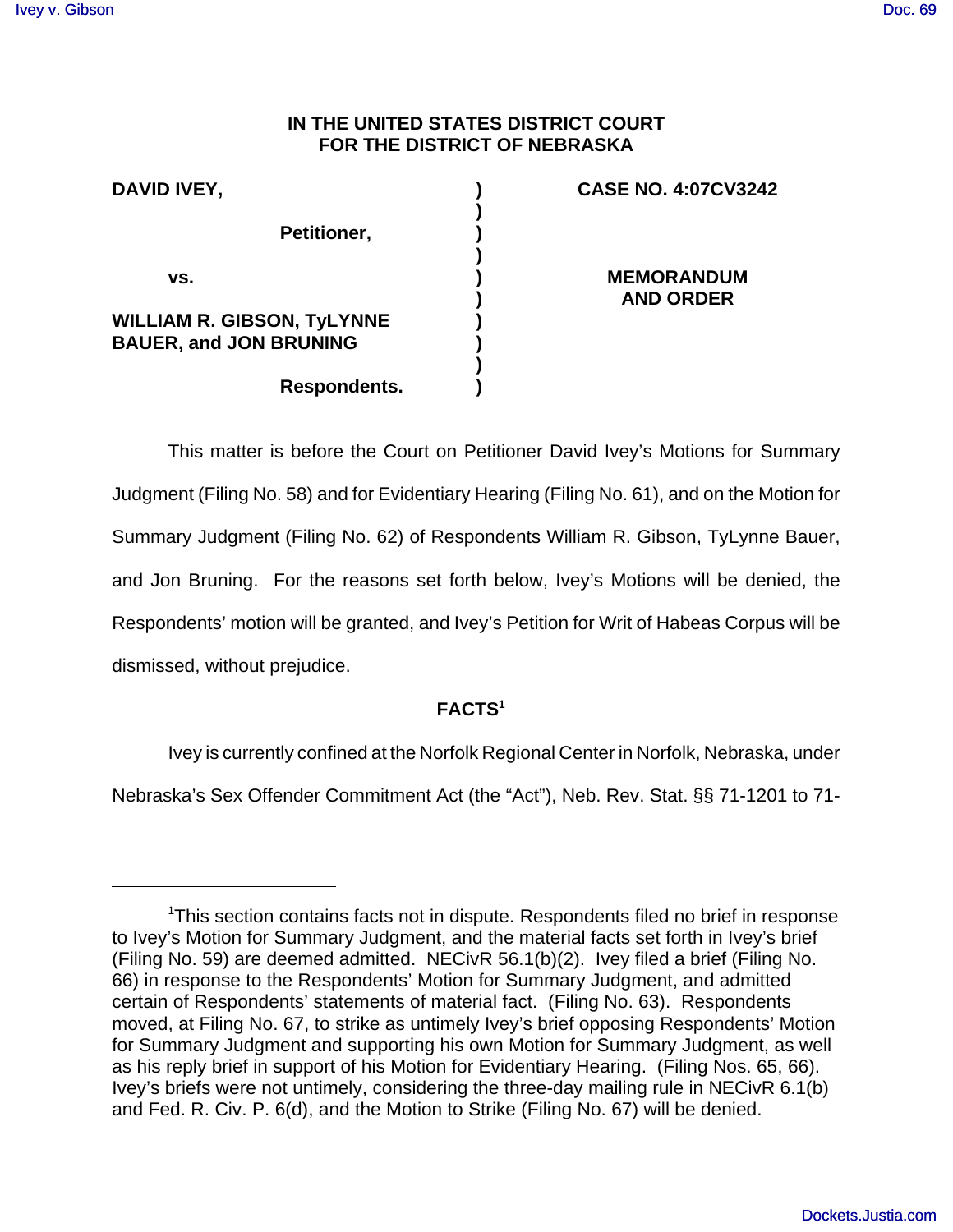1226 (Cum. Supp. 2006). $^2$  Gibson is the Chief Executive Officer and Bauer is the Facility Operating Officer of the Regional Center. Bruning is Nebraska's Attorney General.

On December 4, 2003, Ivey was convicted of the crime of sexual assault of a child, a Class IIIA felony, after a jury trial in the District Court of Douglas County, Nebraska. On May 20, 2004, he was sentenced to five years in prison, with three days credit for time served. On August 1, 2004, he appealed his conviction to the Nebraska Court of Appeals, alleging ineffective assistance of counsel, and the appeal was denied on February 11, 2005. On March 20, 2005, he moved for post-conviction relief, again alleging ineffective assistance of counsel, which motion was denied on November 27, 2006.

On May 31, 2006, an employee of the Nebraska Department of Correctional Services sent a letter to the Douglas County Attorney notifying that office that Ivey was scheduled to be discharged on November 11, 2006. The letter recommended that Ivey be referred to a Mental Health Board for possible commitment. On October 12, 2006, a Deputy Douglas County Attorney filed a petition with the Douglas County Board of Mental Health, requesting that Ivey be adjudged a dangerous sex offender under the Act. On October 23, 2006, Dr. Steven Skulsky evaluated Ivey; diagnosed him, within a reasonable degree of medical certainty, with paraphilia and a personality disorder; and recommended that he receive treatment in an in-patient locked environment. On November 16, 2006, Ivey was scheduled to be released from his prison term. On December 21, 2006, the Douglas County Board of Mental Health heard the petition regarding Ivey's potential confinement under the Sex Offender Commitment Act. At the hearing, Dr. Skulsky testified that Ivey was dangerous to others and needed to be incarcerated for inpatient treatment because

 $2$ Effective date, July 14, 2006.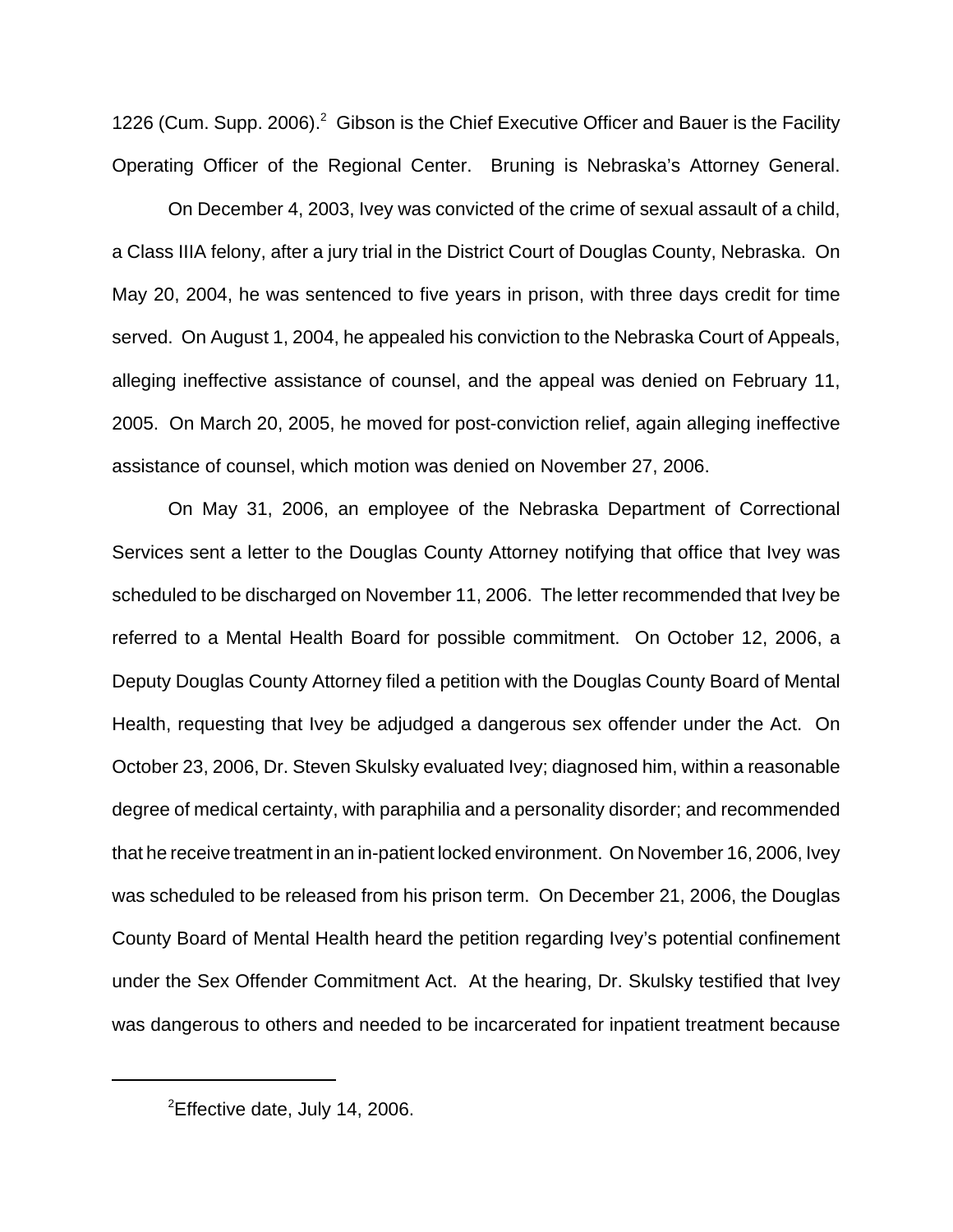of his "dangerousness and the likelihood of acting out." The Board adjudged Ivey to be a dangerous sex offender, "by clear and convincing evidence," and committed him to the Regional Center for ongoing treatment with no set release date.

On January 16, 2007, Ivey filed a Petition in Error in the Douglas County District Court, challenging the action of the Douglas County Board of Mental Health on several grounds, including the constitutionality of the Act. Ivey alleged that the Act was an ex facto law, placed him in double jeopardy, and violated his right to equal protection. He also alleged that the decision of the Mental Health Board was not supported by clear and convincing evidence. On May 16, 2007, the District Court of Douglas County, Hon. Gary B. Randall presiding, heard Ivey's Petition in Error, received into evidence the bill of exceptions from the Mental Health Board hearing, and allowed the parties to file briefs in support of their positions. On August 30, 2007, Judge Randall denied the Petition in Error and affirmed the commitment order of the Mental Health Board. (See Filing No. 49, Ex. 4, pp. 1-16).

On October 11, 2007, Ivey appealed the Douglas County District Court's decision to the Nebraska Court of Appeals. On December 26, 2007, Ivey, through a Deputy Douglas County Public Defender, moved the Nebraska Court of Appeals to dismiss the appeal, and the appeal was dismissed. $^3$ 

<sup>&</sup>lt;sup>3</sup>Although Ivey's brief in opposition to the Respondents' Motion for Summary Judgment indicates that Ivey "denies that he directed his counsel to dismiss the appeal" (Filing No. 66, p.2, ¶ 5), he has not presented any affidavit or other evidentiary material to support of that statement, or to show why the appeal was dismissed. See NECivR 56.1(b)(1).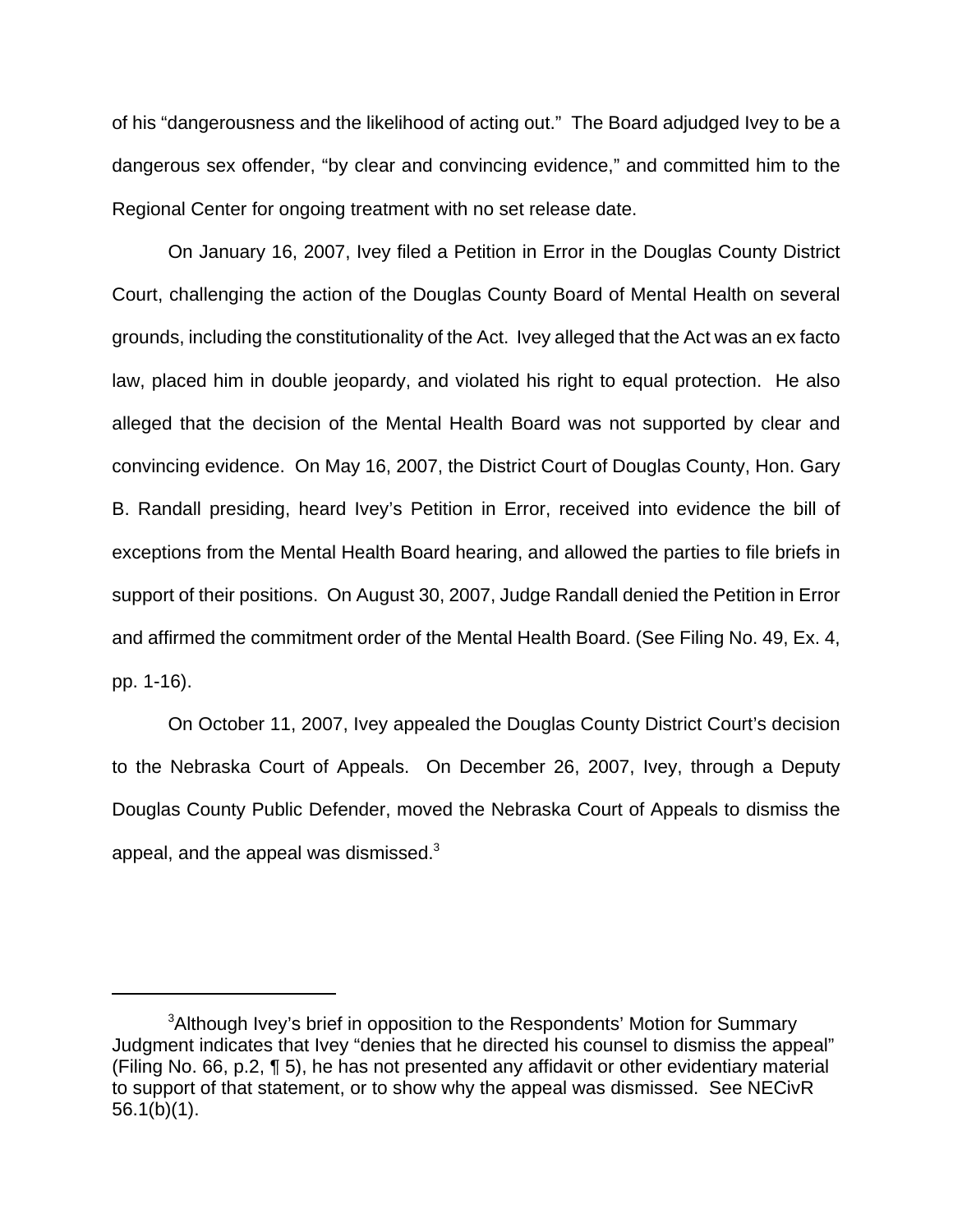On October 1, 2007, Ivey filed his third<sup>4</sup> habeas corpus petition in this Court, which is the above-captioned case. On December 19, 2007, counsel was appointed to represent Ivey in this action.<sup>5</sup> On May 28, 2008, Ivey's court-appointed counsel filed a Second Amended Petition for Writ of Habeas Corpus (Filing No. 36) on his behalf, which is the operative petition in this case.

#### **STANDARD OF REVIEW**

Summary judgment is proper if the evidence, viewed in the light most favorable to the nonmoving party, demonstrates no genuine issue of material fact exists and the moving party is entitled to judgment as a matter of law. Fed. R. Civ. P. 56(c); *Cordry v. Vanderbilt Mortg. & Fin., Inc.*, 445 F.3d 1106, 1109 (8th Cir. 2006) (quoting *Bockelman v. MCI Worldcom, Inc.*, 403 F.3d 528, 531 (8th Cir. 2005))*.* The proponent of a motion for summary judgment "bears the initial responsibility of informing the district court of the basis for its motion, and identifying those portions of 'the pleadings, depositions, answers to interrogatories, and admissions on file, together with the affidavits, if any,' which it believes demonstrate the absence of a genuine issue of material fact." *Celotex Corp. v. Catrett*, 477 U.S. 317, 323 (1986) (quoting Fed. R. Civ. P. 56(c)). The proponent need not, however, negate the opponent's claims or defenses. *Id*. at 324–25.

<sup>&</sup>lt;sup>4</sup> On November 9, 2006, Ivey filed his first habeas corpus petition with this Court. On December 20, 2006, he filed his second habeas corpus petition with this Court, alleging that he had been held past his release date and that the application of the Act to his sentence was an unconstitutional ex post facto law because it was enacted after his conviction. On July 16, 2007, Ivey's second petition for habeas corpus was dismissed without prejudice, and the claims in that petition were consolidated with the claims in his first petition. On October 23, 2007, following the filing of Ivey's third habeas corpus petition, the first petition was dismissed without prejudice.

<sup>&</sup>lt;sup>5</sup>The Court appreciates the diligent work of court-appointed counsel and others in her firm.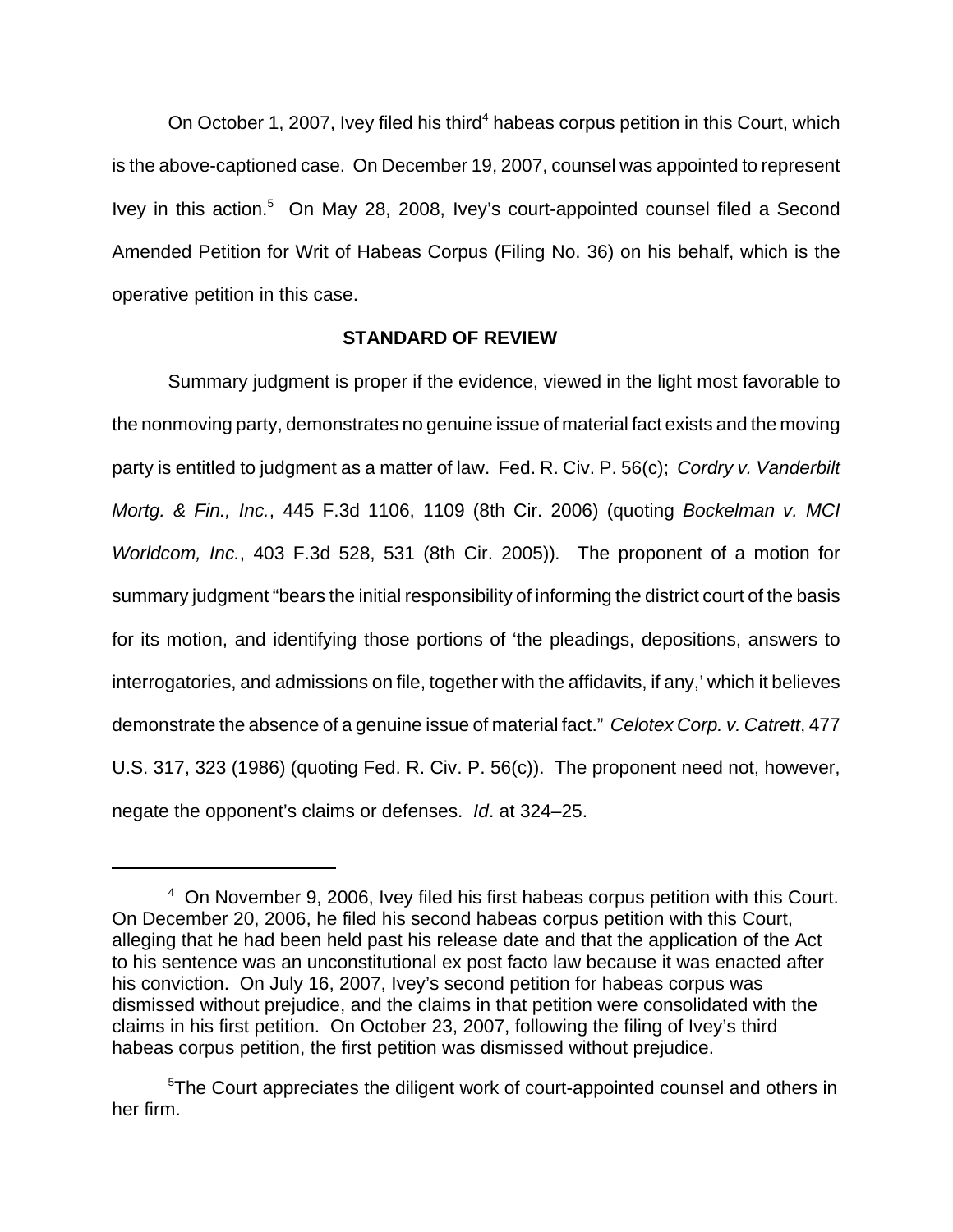In response to the proponent's showing, the opponent's burden is to "come forward with 'specific facts showing that there is a genuine issue for trial.'" *Matsushita Elec. Indus. Co. v. Zenith Radio Corp.*, 475 U.S. 574, 587 (1986) (quoting Fed. R. Civ. P. 56(e)). A "genuine" issue of material fact is more than "some metaphysical doubt as to the material facts." *Id*. at 586.

"[T]here is no issue for trial unless there is sufficient evidence favoring the nonmoving party for a jury to return a verdict for that party." *Anderson v. Liberty Lobby, Inc.*, 477 U.S. 242, 249 (1986). "If the evidence is merely colorable . . . or is not significantly probative . . . summary judgment may be granted." *Id*. at 249–50 (citations omitted).

Summary judgment is "properly regarded not as a disfavored procedural shortcut, but rather as an integral part of the Federal Rules as a whole, which are designed 'to secure the just, speedy and inexpensive determination of every action.'" *Celotex Corp.*, 477 U.S. at 327.

#### **DISCUSSION**

The Respondents contend that Ivey's petition for habeas corpus should be denied because he failed to exhaust his state court remedies. Upon review of the record<sup>6</sup> and applicable law, the Court concludes that Ivey has failed to exhaust his state court remedies, and consequently, cannot seek relief in this Court.

An application for a writ of habeas corpus on behalf of a person in custody pursuant to the judgment of a State court shall not be granted unless it appears that–

<sup>&</sup>lt;sup>6</sup>The record includes the Designation of Relevant State Court Records (Filing No. 49).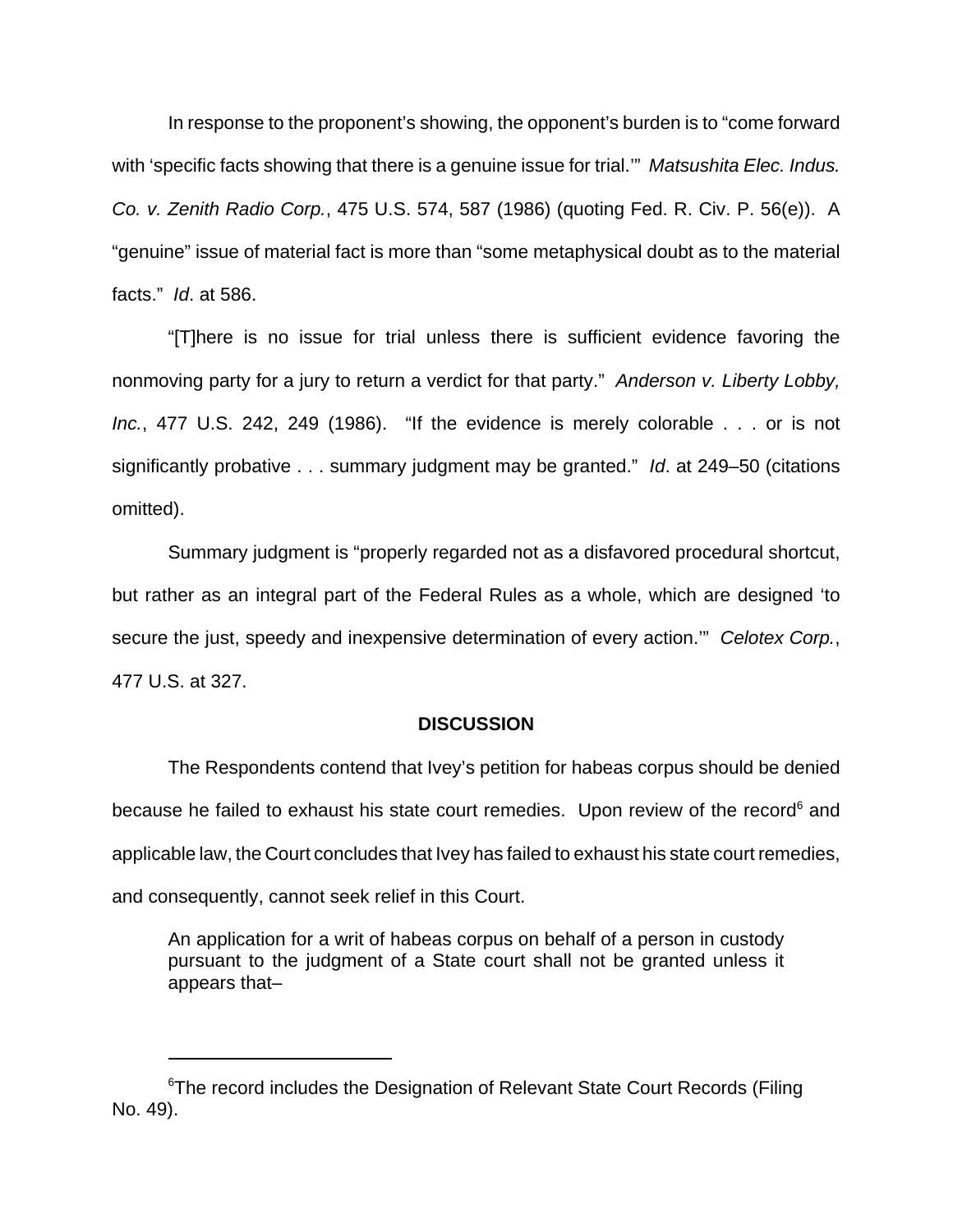- (A) the applicant has exhausted the remedies available in the courts of the State; or
- (B) (i) there is an absence of available State corrective process; or
	- (ii) circumstances exist that render such process ineffective to protect the rights of the applicant.

#### 28 U.S.C. § 2254(b)(1).

The United States Supreme Court has explained the scope of the habeas exhaustion requirement:

Because the exhaustion doctrine is designed to give the state courts a full and fair opportunity to resolve federal constitutional claims before those claims are presented to the federal courts . . . state prisoners must give the state courts one full opportunity to resolve any constitutional issues by invoking one complete round of the State's established appellate review process.

#### *O'Sullivan v. Boerckel*, 526 U.S. 838, 845 (1999).

A state prisoner must "fairly present" the substance of each federal constitutional claim to the state courts *before* seeking federal habeas relief. *Id*. at 844. In Nebraska, "one complete round" ordinarily means that each § 2254 claim must have been presented in an appeal to the Nebraska Court of Appeals, and then in a petition for further review to the Nebraska Supreme Court, if the Court of Appeals rules against the petitioner. *See Akins v. Kenney,* 410 F.3d 451, 454-55 (8<sup>th</sup> Cir. 2005).

Under Nebraska state law, "[a]n appellate court will not entertain a successive motion for postconviction relief unless the motion affirmatively shows on its face that the basis relied upon for relief was not available at the time the movant filed the prior motion." *State v. Ortiz*, 670 N.W.2d 788, 792 (Neb. 2003). In such circumstances, when there exists no currently available state court remedy, the claim is procedurally defaulted, not unexhausted, and the petitioner is entitled to an opportunity to demonstrate cause and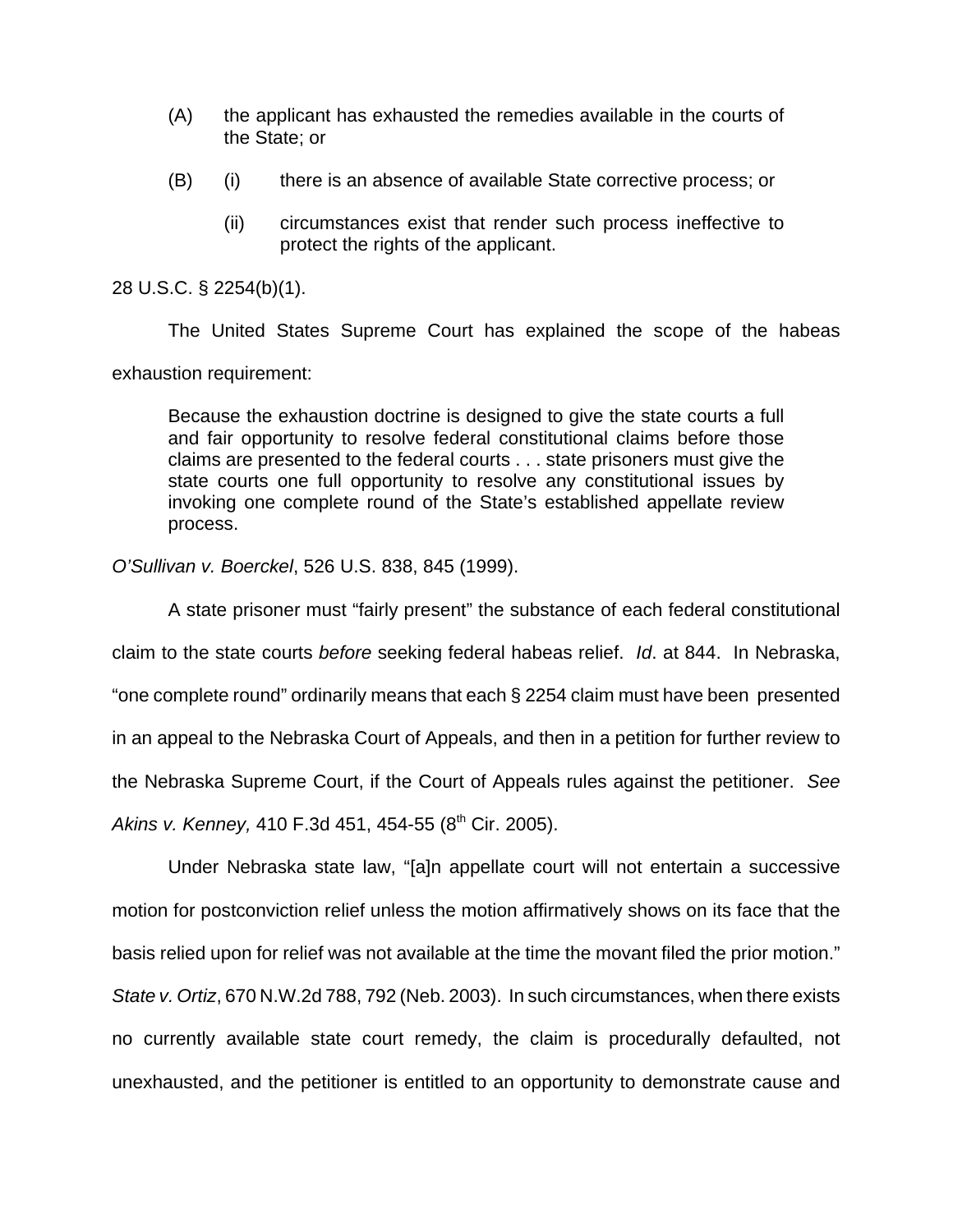prejudice to excuse the default. *Akins*, 410 F.3d at 456 n. 1. Such a petitioner must demonstrate either cause for the default and actual prejudice as a result of the alleged violation of federal law, or, in rare cases, that failure to consider the claim will result in a fundamental miscarriage of justice. *Coleman v. Thompson,* 501 U.S. 722, 750 (1991). Although there is no precise definition of what constitutes cause and prejudice, "the existence of cause for a procedural default must ordinarily turn on whether the prisoner can show that some objective factor external to the defense impeded counsel's efforts to comply with the State's procedural rule." *Strickler v. Greene,* 527 U.S. 263, 283 n. 24 (1999). The Eighth Circuit has held that ineffective assistance of counsel at the state post conviction stage is not sufficient to constitute "cause" to excuse the procedural default of a habeas claim. *Armstrong v. Iowa*, 418 F.3d 924, 927 (8<sup>th</sup> Cir. 2005).

In Ivey's case, the state-court procedure available to him under the Act was not a criminal appeal and post conviction proceeding, but it was nearly identical state-court procedural due process. The Act provides that "[t]he subject of a petition [for commitment] may appeal a treatment order of the mental health board . . . to the district court. Such appeals shall be de novo on the record. A final order of the district court may be appealed to the Court of Appeals in accordance with the procedure in criminal cases." Neb. Rev. Stat. § 71-1214 (Cum Supp. 2006). Accordingly, the prosecution of an appeal to the Nebraska Court of Appeals, and a petition to the Nebraska Supreme Court for further review, are required for exhaustion of state court remedies by one challenging a commitment under the Act, unless the exception in 28 U.S.C. § 2254(b)(1)(B)(ii) applies,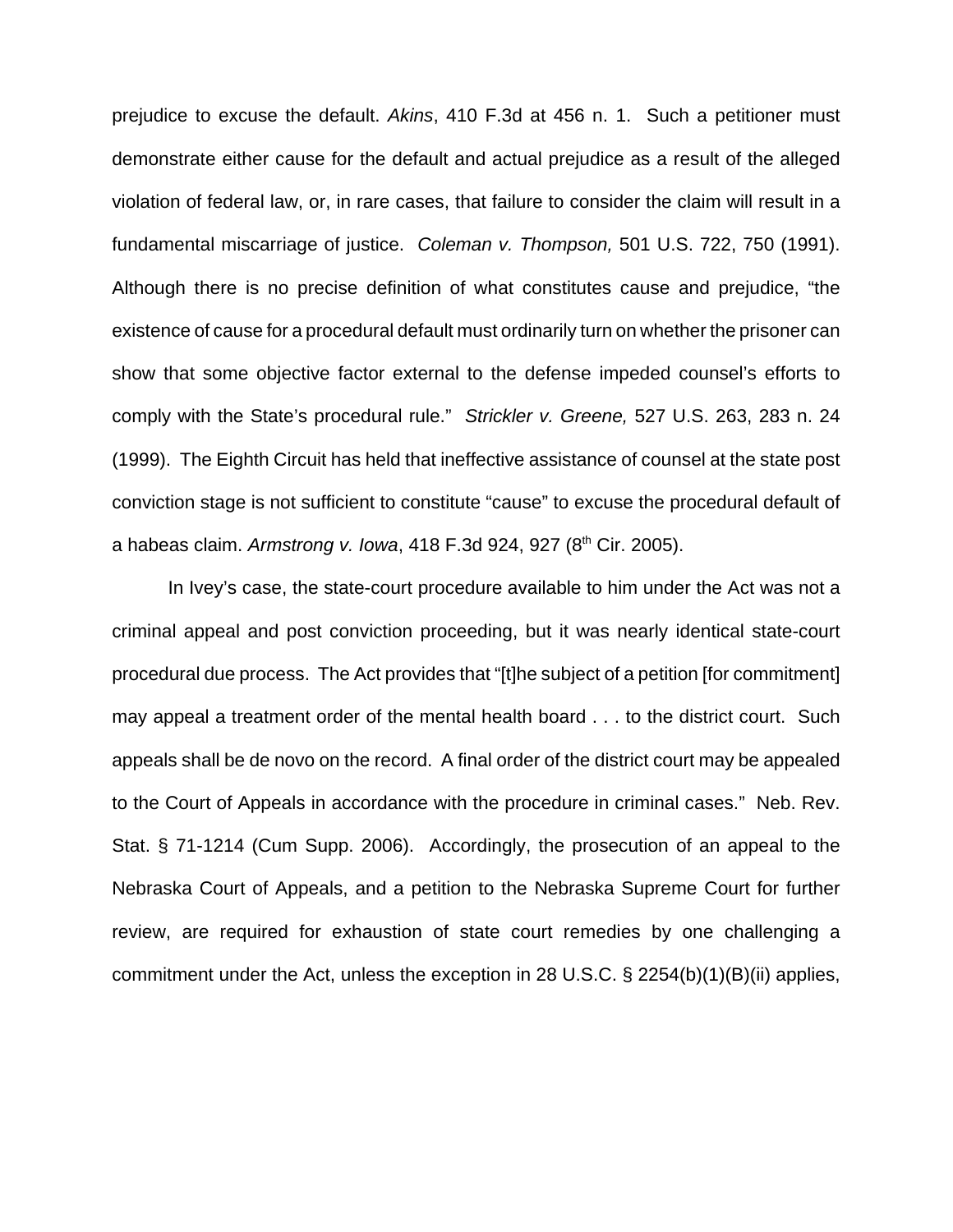*i.e*, "circumstances exist that render such process ineffective to protect the rights of the applicant."7

While Ivey took the initial steps required to exhaust his state court remedies, he stopped short. On January 16, 2007, Ivey filed a Petition in Error in the Douglas County District Court, challenging the action of the Douglas County Board of Mental Health on several grounds, including the constitutionality of the Act. When the District Court did not rule in his favor, Ivey appealed to the Nebraska Court of Appeals. On December 26, 2007, Ivey moved to dismiss his appeal; the appeal was dismissed; and he did not allow Nebraska's courts a fair opportunity to adjudicate the constitutionality of the Act or his other claims for relief.

Ivey did not invoke "one complete round" of the Nebraska appellate review process; he did not exhaust his claims in state court; and he has not demonstrated that circumstances existed that rendered such process ineffective to protect his rights. His alleged basis for relief was clearly available at the time of his Petition in Error proceeding, and his claims may now be barred in state court. *See Ortiz,* 670 N.W.2d at 792. While the Act arguably gives Ivey opportunities to receive repeated hearings before a mental health

<sup>&</sup>lt;sup>7</sup> While 28 U.S.C. § 2254(b)(1) requires exhaustion of state court remedies when a petitioner is being held "pursuant to the judgment of a State court," and Ivey is being held pursuant to an adjudication of a mental health board, upheld by the judgment of a state court, this Court concludes that the requirement of exhaustion of state court remedies applies. Ivey has not argued to the contrary. The goal of giving "state courts a full and fair opportunity to resolve federal constitutional claims before those claims are presented to the federal courts" is equally important here, where the state has an interest in first reviewing the constitutionality of its law. Nebraska law gave Ivey a fair opportunity to bring his claims before Nebraska courts. Until he has exhausted his state court remedies, Ivey may not bring his constitutional claims before this Court.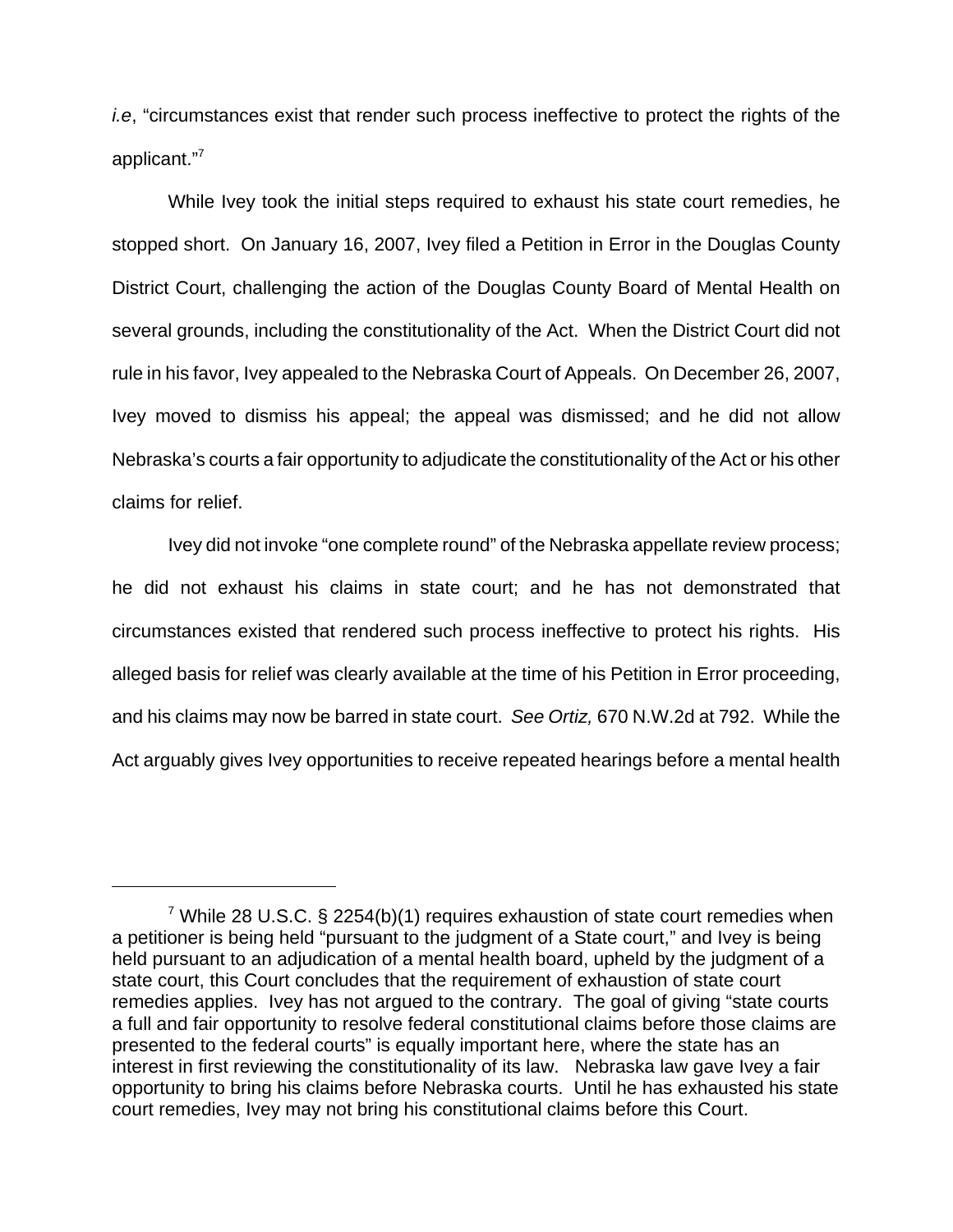board $^8$  following the preparation of periodic reports of his progress, $^9$  a new right of appeal to the Nebraska district court and appellate courts appears to vest under the Act only when a new or modified treatment order is issued. See. Neb. Rev. Stat. §§ 71-1214 and 71-1209 (Cum. Supp. 2006). Ivey has expressed pessimism about the possibility of obtaining a new or modified treatment order. Thus, Ivey suggests that this Court should consider his claims barred from further consideration in state court.

Even if the Court adopts the conclusion that Ivey's claims are now barred from further consideration in state court, Ivey's habeas action still fails because he has not met his burden of demonstrating cause and prejudice which would excuse his procedural default. *Akins*, 410 F.3d at 456. He has not submitted any argument or evidence to show that he, or his counsel, was objectively impeded from pursuing his appeal in the Nebraska Court of Appeals. He has not demonstrated cause to excuse his procedural default, nor has he presented arguments or evidence from which this Court can infer that failure to consider his claim will amount to a fundamental miscarriage of justice. Accordingly, his habeas corpus action will be dismissed. The dismissal will be without prejudice, acknowledging that Ivey may bring his claims before this Court at a later time if he exhausts

 $8$  Neb. Rev. Stat. § 71-1219 (Cum. Supp. 2006) provides in part: "Upon the filing of a periodic report under section 71-1216, the subject, the subject's counsel, or the subject's legal guardian or conservator, if any, may request and shall be entitled to a review hearing by the mental health board and to seek from the board an order of discharge from commitment or a change in treatment ordered by the board. The mental health board shall schedule the review hearing no later than fourteen calendar days after receipt of such request."

<sup>&</sup>lt;sup>9</sup> Neb. Rev. Stat. § 71-1216 (Cum. Supp. 2006) requires that periodic reports of a subject's progress be submitted to the mental health board no less frequently than every ninety days during the first year after the submission of a subject's individualized treatment plan, and every six months thereafter.